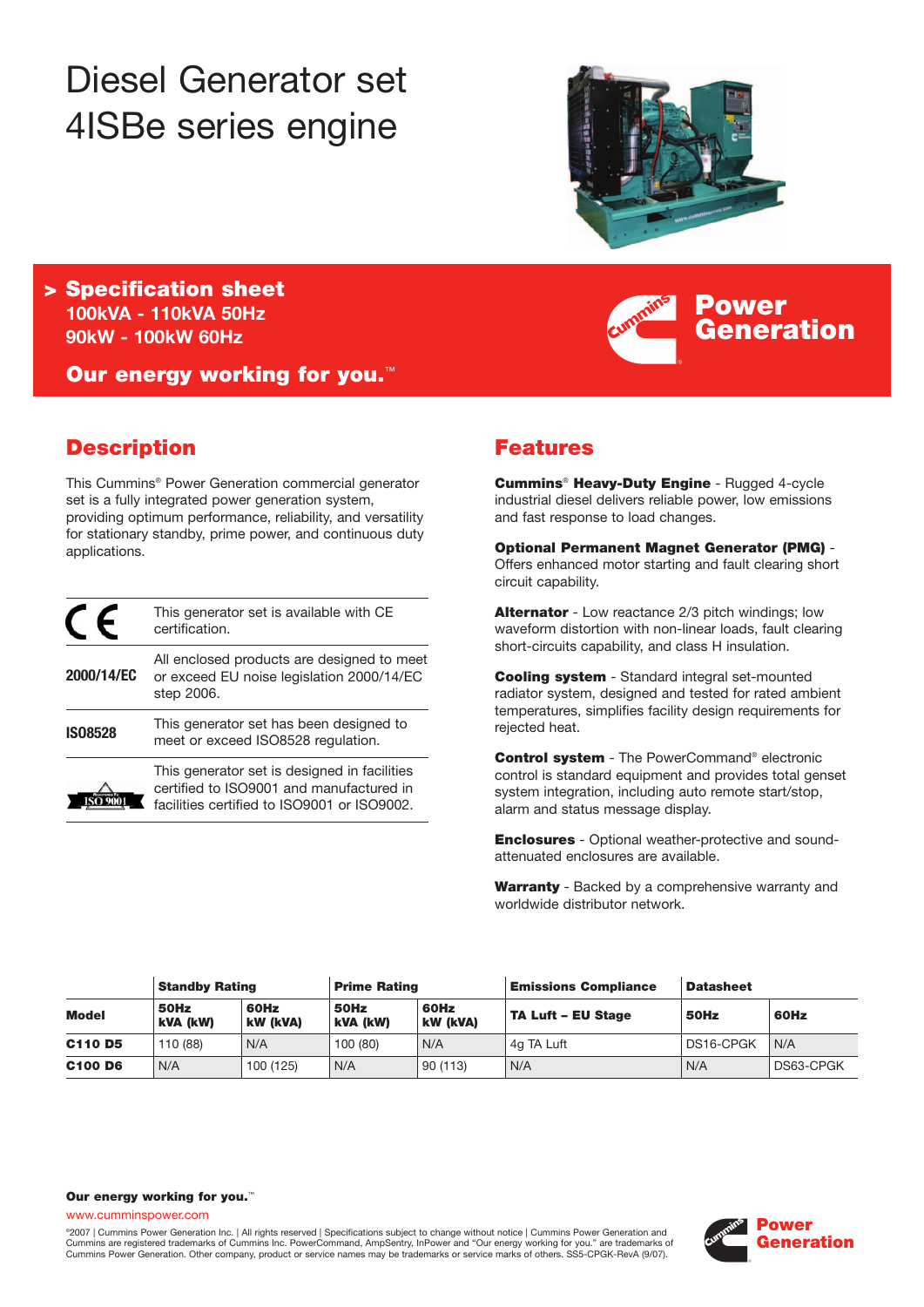# **Generator Set Specifications**

| Governor Regulation Class                | ISO8528 G2                        |
|------------------------------------------|-----------------------------------|
| Voltage Regulation, No Load to Full Load | $±1\%$                            |
| Random Voltage Variation                 | $±1\%$                            |
| <b>Frequency Requiation</b>              | Isochronous                       |
| Random Frequency Variation               | ± 0.25%                           |
| <b>EMC Compatibility</b>                 | BS EN 61000-6-4 / BS EN 61000-6-2 |

# **Engine Specifications**

| Design                             | 4 cycle, in-line, Turbo Charged                    |
|------------------------------------|----------------------------------------------------|
| <b>Bore</b>                        | 102mm                                              |
| <b>Stroke</b>                      | 120mm                                              |
| Displacement                       | 3.9 liter (239.3 in.3)                             |
| Cylinder Block                     | Cast iron, 4 cylinder                              |
| <b>Battery Capacity</b>            | 100 A/hr                                           |
| <b>Battery Charging Alternator</b> | 60 amps                                            |
| <b>Starting Voltage</b>            | 12 volt, 60Amp negative ground                     |
| Fuel System                        | Direct injection                                   |
| <b>Fuel Filter</b>                 | Spin on fuel filters with water separator          |
| Air Cleaner Type                   | Dry replaceable element with restriction indicator |
| Lube Oil Filter Type(s)            | Spin on full flow filter                           |
| <b>Standard Cooling System</b>     | 122°F (50°C) ambient radiator                      |

# **Alternator Specifications**

| Design                                | Brushless single bearing, revolving field                    |
|---------------------------------------|--------------------------------------------------------------|
| Stator                                | 2/3 pitch                                                    |
| Rotor                                 | Single bearing, flexible disc                                |
| <b>Insulation System</b>              | Class H                                                      |
| <b>Standard Temperature Rise</b>      | $125 - 163^{\circ}$ C Standby                                |
| <b>Exciter Type</b>                   | <b>Self Excited</b>                                          |
| <b>Phase Rotation</b>                 | A(U), B(V), C(W)                                             |
| <b>Alternator Cooling</b>             | Direct drive centrifugal blower fan                          |
| AC Waveform Total Harmonic Distortion | No load $<$ 1.5%. Non distorting balanced linear load $<$ 5% |
| Telephone Influence Factor (TIF)      | <50 per NEMA MG1-22.43                                       |
| Telephone Harmonic Factor (THF)       | <2%                                                          |

## **Available Voltages**

| 50Hz Line - Neutral / Line - Line              |                                                   | 60Hz Line - Neutral / Line - Line                                     |                                                 |  |
|------------------------------------------------|---------------------------------------------------|-----------------------------------------------------------------------|-------------------------------------------------|--|
| • 254/440<br>• 240/416<br>•230/400<br>•220/380 | $\bullet$ 127/220<br>$\cdot$ 115/200<br>• 110/190 | $\bullet$ 277/480<br>$\bullet$ 254/440<br>•240/416<br>$\cdot$ 220/380 | • 139/240<br>$\cdot$ 127/220<br>$\cdot$ 120/208 |  |

## **Generator Set Options**

#### **Engine**

- Heavy Duty air filter
- Water jacket heater 220/240 v

## **Cooling**

- Antifreeze 50/50 (Ethylene glycol)
- **Enclosure**
- Sound attenuated canopy

## **Alternator**

- Alternator heater
- High humidity isolation
- Exciter voltage regulator (PMG)

#### **Control Panel**

• 4 pole Main Circuit Breaker

#### **Warranty**

- 5 years for Standby application
- 2 years for Prime application

#### **Silencer**

- 9 dB attenuation critical silencer
- 25 dB residential delivered loose

\*Note: Some options may not be available on all models – consult factory for availability.

#### **Our energy working for you.**™

#### www.cumminspower.com

°2007 | Cummins Power Generation Inc. | All rights reserved | Specifications subject to change without notice | Cummins Power Generation and<br>Cummins are registered trademarks of Cummins Inc. PowerCommand, AmpSentry, InPow

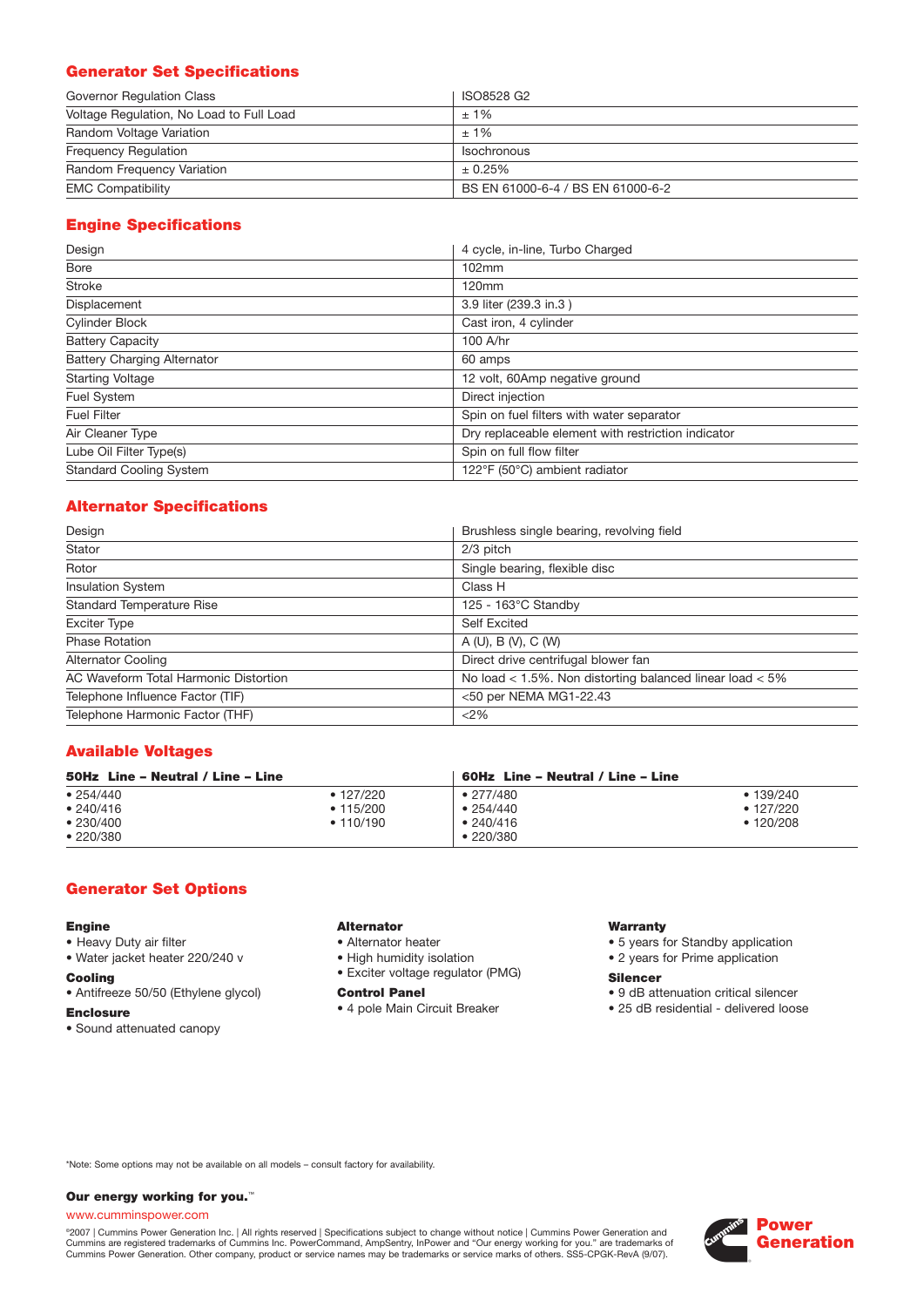# **Control System – PCC1301**

The PowerCommand™ 1301 Control is a microprocessor-based generator set monitoring, and control system. The control provides a simple operator interface to the generator set, digital voltage regulation, digital engine speed governing, start / stop control, and protective functions.

The PowerCommand™ 1301 generator set control is suitable for use on a wide range of generator sets in nonparalleling applications.

The PowerCommand™ Control can be configured for any frequency, voltage and power connection configuration from 120 to 600VAC for for 50Hz or 60Hz operation.

Power for the control is derived from the generator set starting batteries. The control functions over a voltage range from 8VDC to 35VDC.

#### **Major Features**

- 12 or 24 VDC Battery Operation.
- Digital Engine Speed Governing (optional) to provide isochronous frequency regulation.
- Digital Voltage Regulation Full wave rectified single phase (line to line) sensing.
- Generator Set Monitoring. Monitors status of all critical engine and alternator conditions functions.
- Engine Starting includes relay drivers for start, fuel shut off (FSO), and glow plug.
- Configurable Inputs and Outputs. Two discrete inputs and two dry contact relay outputs.
- Generator set Monitoring: Displays status of all critical engine and alternator generator set functions.
- Smart Starting Control System: Integrated fuel ramping to limit black smoke and frequency overshoot.
- Advanced Serviceability using InPower™, a PC-based software service tool.

#### **Control System**

Includes all functions to locally or remotely start and stop, and protect the generator set.

#### **Control Switch - RUN/OFF/AUTO**

OFF Mode - the generator set is shut down and cannot be started; as well as resets faults.

RUN mode the generator set will execute its start sequence.

AUTO mode, the generator set can be started with a start signal from a remote device.

**Status Indications** – The control has a lamp driver for external fault/status indication. Functions include:

The lamp flashes during preheat (when used) and while the generator set is starting.

READY TO LOAD - flashing until the set is at rated voltage and frequency, then on continuously.

Fault conditions are displayed by flashing a two-digit fault code number.

**LED Indicating Lamps** – (optional display) includes

LED indicating lamps for the following functions: Not in auto Remote start Warning Shutdown Auto Run

**Remote Emergency Stop Switch Input.** Immediate shut down of the generator set on operation.

#### **Base Engine Protection**

Overspeed shutdown Low oil pressure shutdown High engine temperature shutdown Underspeed/sensor fail shutdown Fail to start Baterry charging alternator fail warning

#### **Options**

Digital Engine Speed Governing to provide isochronous frequency regulation.

Operator Display Panel an easy to use operator display of critical parameters and operating history.



#### **Our energy working for you.**™

www.cumminspower.com

©2007 | Cummins Power Generation Inc. | All rights reserved | Specifications subject to change without notice | Cummins Power Generation and Cummins are registered trademarks of Cummins Inc. PowerCommand, AmpSentry, InPower and "Our energy working for you." are trademarks of Cummins Power Generation. Other company, product or service names may be trademarks or service marks of others. SS5-CPGK-RevA (9/07).